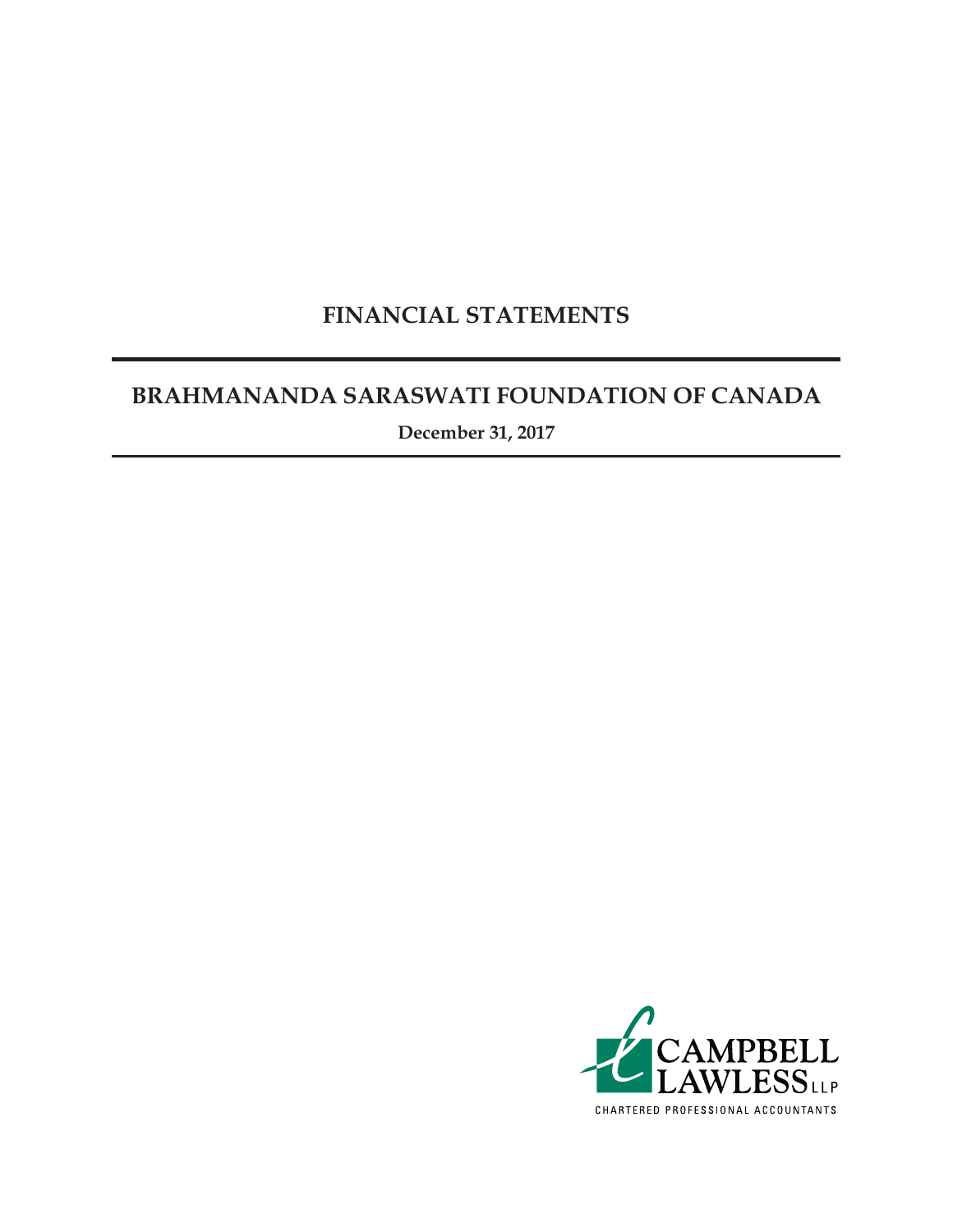## **Brahmananda Saraswati Foundation of Canada**

## **CONTENTS**

December 31, 2017

|                                     | Page |
|-------------------------------------|------|
| <b>INDEPENDENT AUDITOR'S REPORT</b> |      |
| <b>FINANCIAL STATEMENTS</b>         |      |
| Statement of financial position     | 3    |
| Statement of changes in net assets  | 4    |
| Statement of operations             | 5    |
| Statement of cash flows             | 6    |
| Notes to financial statements       |      |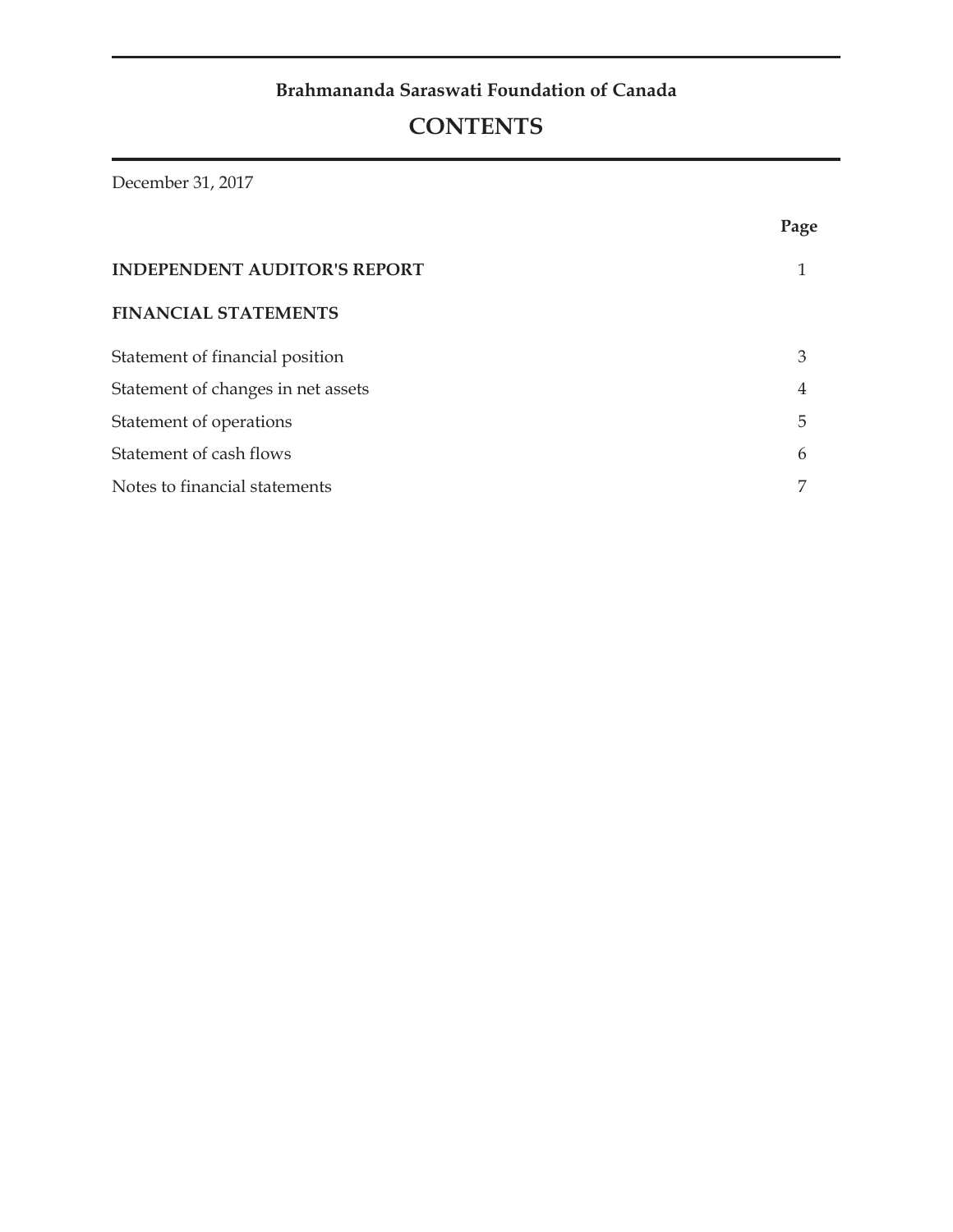

Brian J. Quinlan, CPA, CA Ann M. Donohue, CPA, CA Ryan Knight, CPA, CA Dickson Lai, CPA, CA

## **INDEPENDENT AUDITOR'S REPORT**

### To the members of **Brahmananda Saraswati Foundation of Canada**:

We have audited the accompanying financial statements of **Brahmananda Saraswati Foundation of Canada** which comprise the statement of financial position as at December 31, 2017 and the statements of changes in net assets, operations and cash flows for the year then ended and a summary of significant accounting policies and other explanatory information.

### *Management's Responsibility for the Financial Statements*

Management is responsible for the preparation of these financial statements in accordance with Canadian accounting standards for not-for-profit organizations, and for such internal control as management determines is necessary to enable the preparation of financial statements that are free from material misstatement, whether due to fraud or error.

### *Auditor's Responsibility*

Our responsibility is to express an opinion on these financial statements based on our audit. We conducted our audit in accordance with Canadian generally accepted auditing standards. Those standards require that we comply with ethical requirements and plan and perform the audit to obtain reasonable assurance about whether the financial statements are free from material misstatement.

An audit involves performing procedures to obtain audit evidence about the amounts and disclosures in the financial statements. The procedures selected depend on the auditor's judgment, including the assessment of the risks of material misstatement of the financial statements, whether due to fraud or error. In making those risk assessments, the auditor considers internal control relevant to the entity's preparation and fair presentation of the financial statements in order to design audit procedures that are appropriate in the circumstances, but not for the purpose of expressing an opinion on the effectiveness of the entity's internal control. An audit also includes evaluating the appropriateness of accounting policies used and the reasonableness of accounting estimates made by management, as well as evaluating the overall presentation of the financial statements.

*......continued*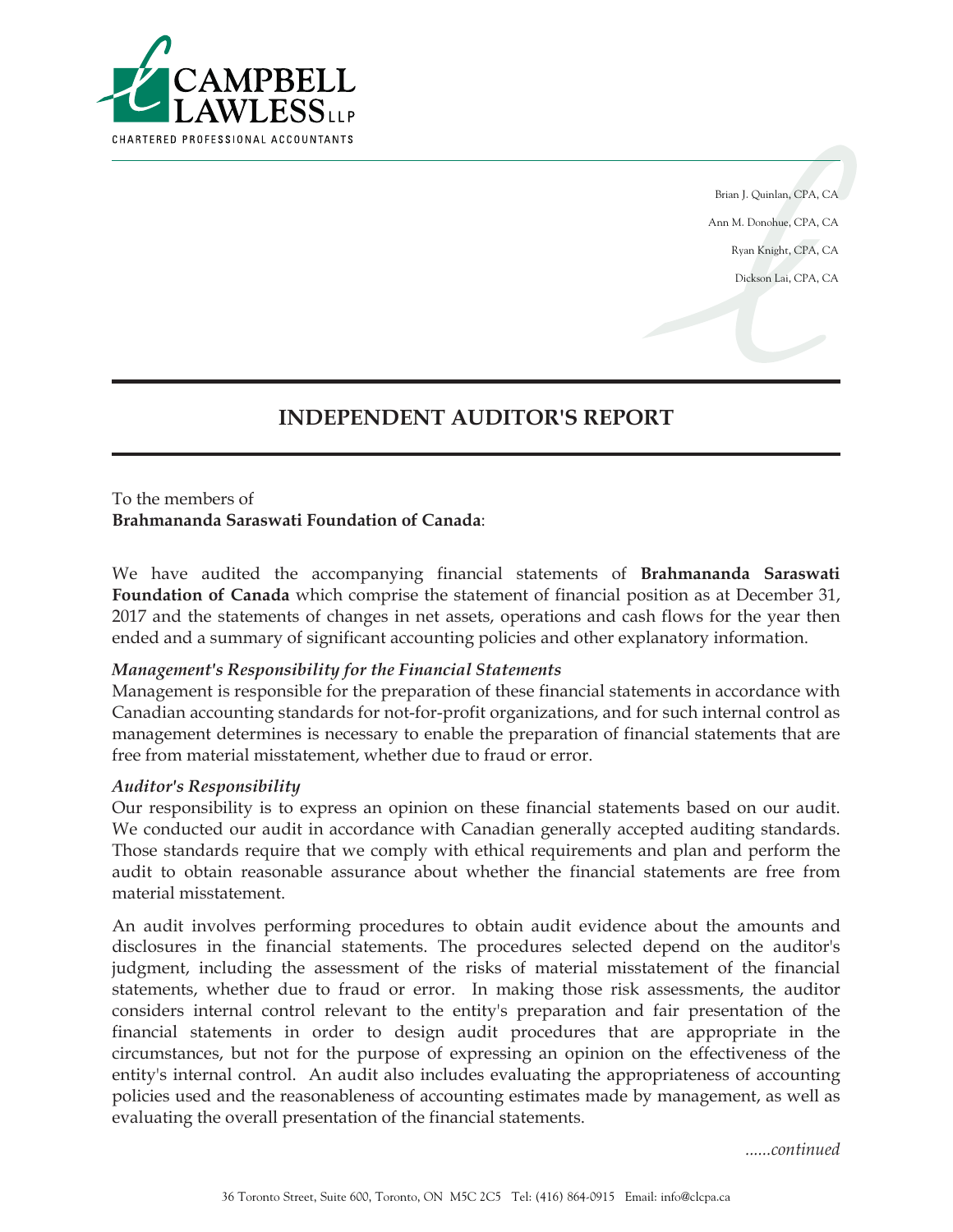### **INDEPENDENT AUDITOR'S REPORT (continued)**

We believe that the audit evidence we have obtained is sufficient and appropriate to provide a basis for our qualified audit opinion.

### *Basis for Qualified Opinion*

In common with many non-profit organizations, the Foundation derives revenue from donations, the completeness of which is not susceptible to satisfactory audit verification. Accordingly, our verification of donation revenue was limited to the amounts recorded in the records of the Foundation and we were not able to determine whether any adjustments might be necessary to donation revenue, excess (deficiency) of revenue over expenses, assets and net assets.

### *Qualified Opinion*

In our opinion, except for the possible effects of the matter described in the Basis for Qualified Opinion paragraph, if any, the financial statements present fairly, in all material respects, the financial position of **Brahmananda Saraswati Foundation of Canada** as at December 31, 2017 and its financial performance and its cash flows for the year then ended in accordance with Canadian accounting standards for not-for-profit organizations.

Campbell Lawless LLP

Toronto, Ontario Chartered Professional Accountants August 13, 2018 Licensed Public Accountants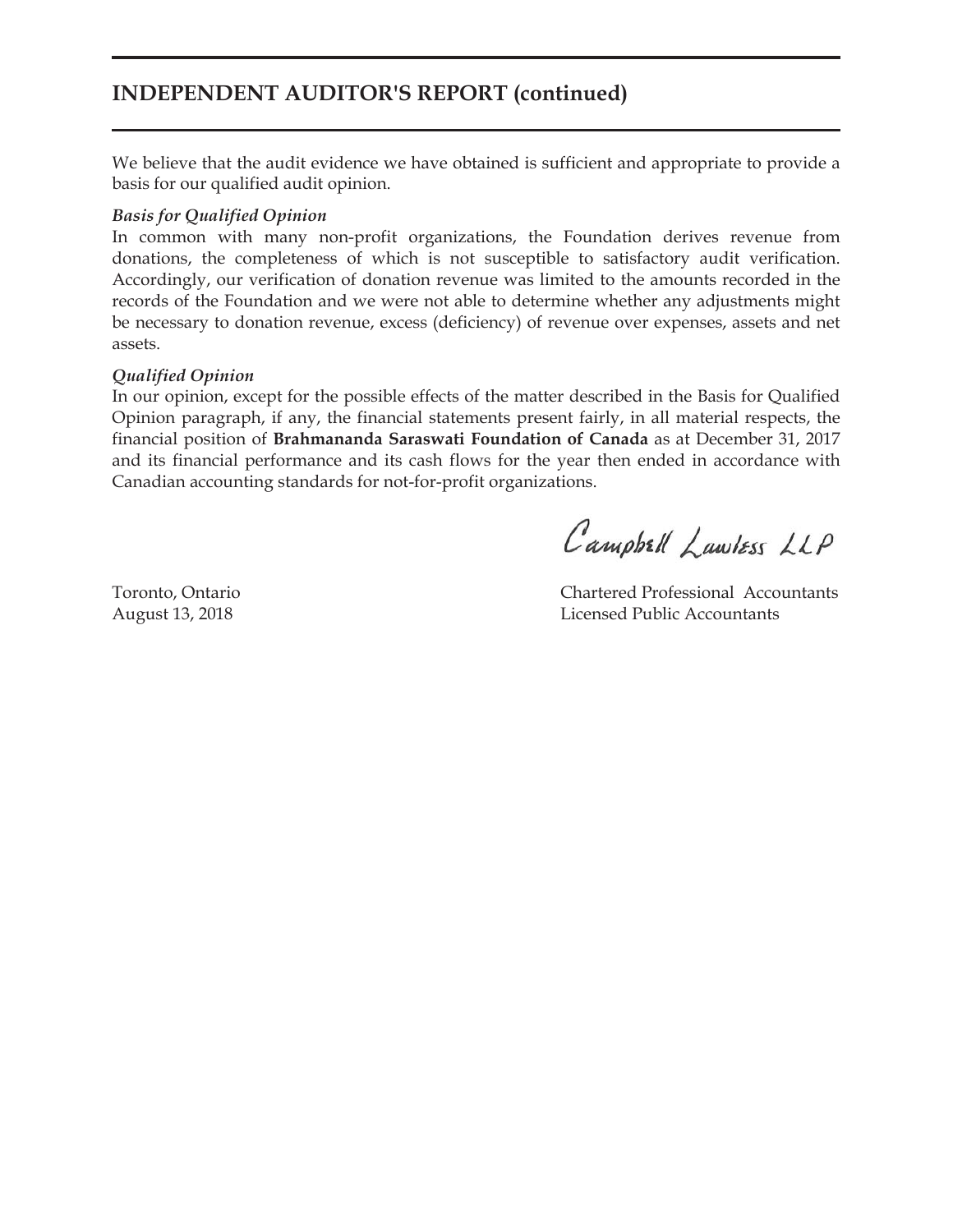## **Brahmananda Saraswati Foundation of Canada STATEMENT OF FINANCIAL POSITION**

| December 31                              | 2017<br>\$ | 2016<br>$\frac{6}{5}$ |
|------------------------------------------|------------|-----------------------|
|                                          |            |                       |
| <b>ASSETS</b>                            |            |                       |
| Current                                  |            |                       |
| Cash                                     | 189,076    | 155,429               |
|                                          | 189,076    | 155,429               |
|                                          |            |                       |
| <b>LIABILITIES</b>                       |            |                       |
| Current                                  |            |                       |
| Accounts payable and accrued liabilities | 5,876      | 7,438                 |
| <b>NET ASSETS</b>                        |            |                       |
| Unrestricted                             | 183,200    | 147,991               |
|                                          |            |                       |
|                                          | 189,076    | 155,429               |
| see accompanying notes                   |            |                       |

On behalf of the Board:

Director Director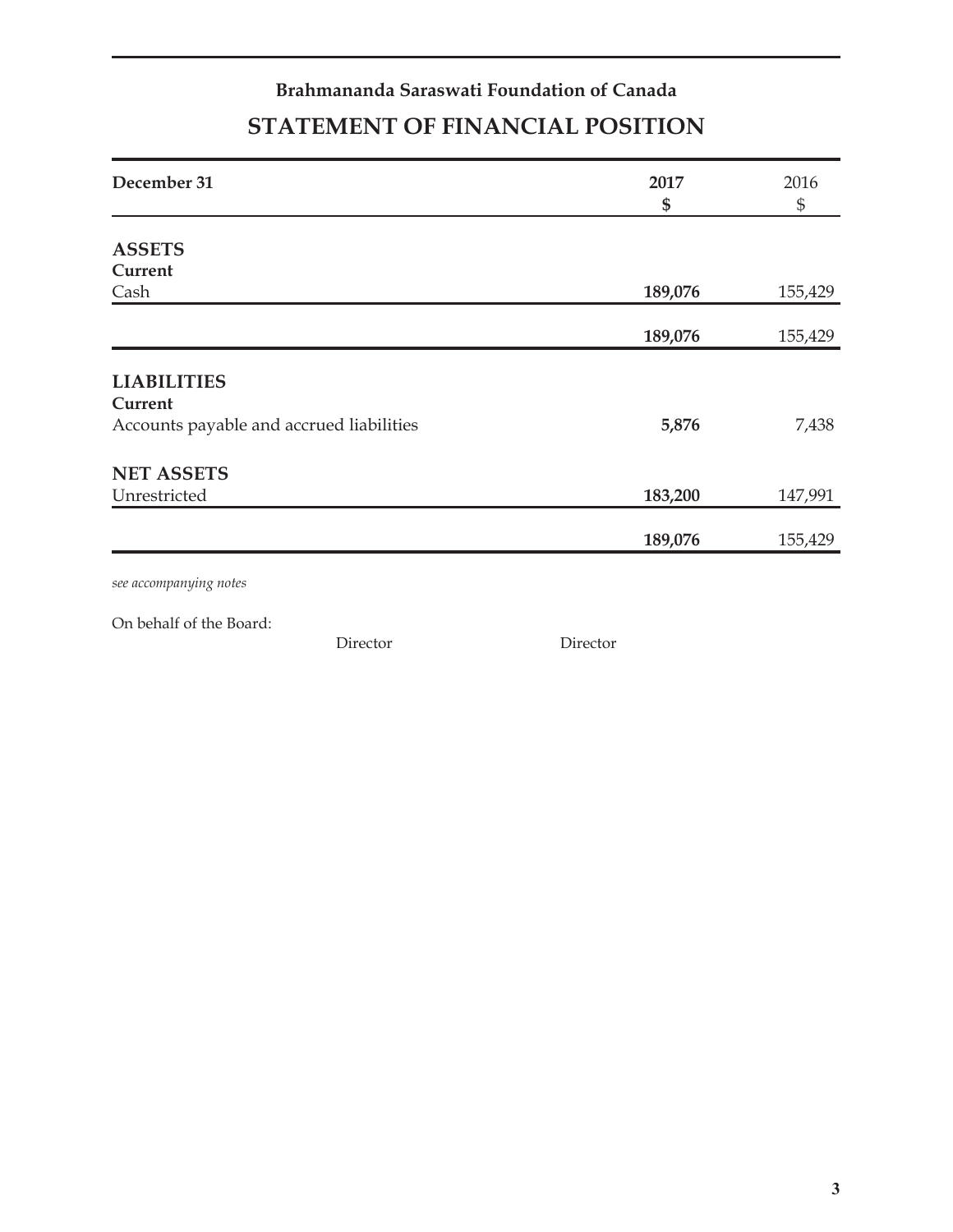# **Brahmananda Saraswati Foundation of Canada STATEMENT OF CHANGES IN NET ASSETS**

| Year ended December 31                                                                          | 2017              | 2016<br>S            |
|-------------------------------------------------------------------------------------------------|-------------------|----------------------|
| <b>Balance</b> , beginning of year<br>Excess (deficiency) of revenue over expenses for the year | 147,991<br>35,209 | 205,526<br>(57, 535) |
| <b>Balance</b> , end of year                                                                    | 183,200           | 147,991              |

*see accompanying notes*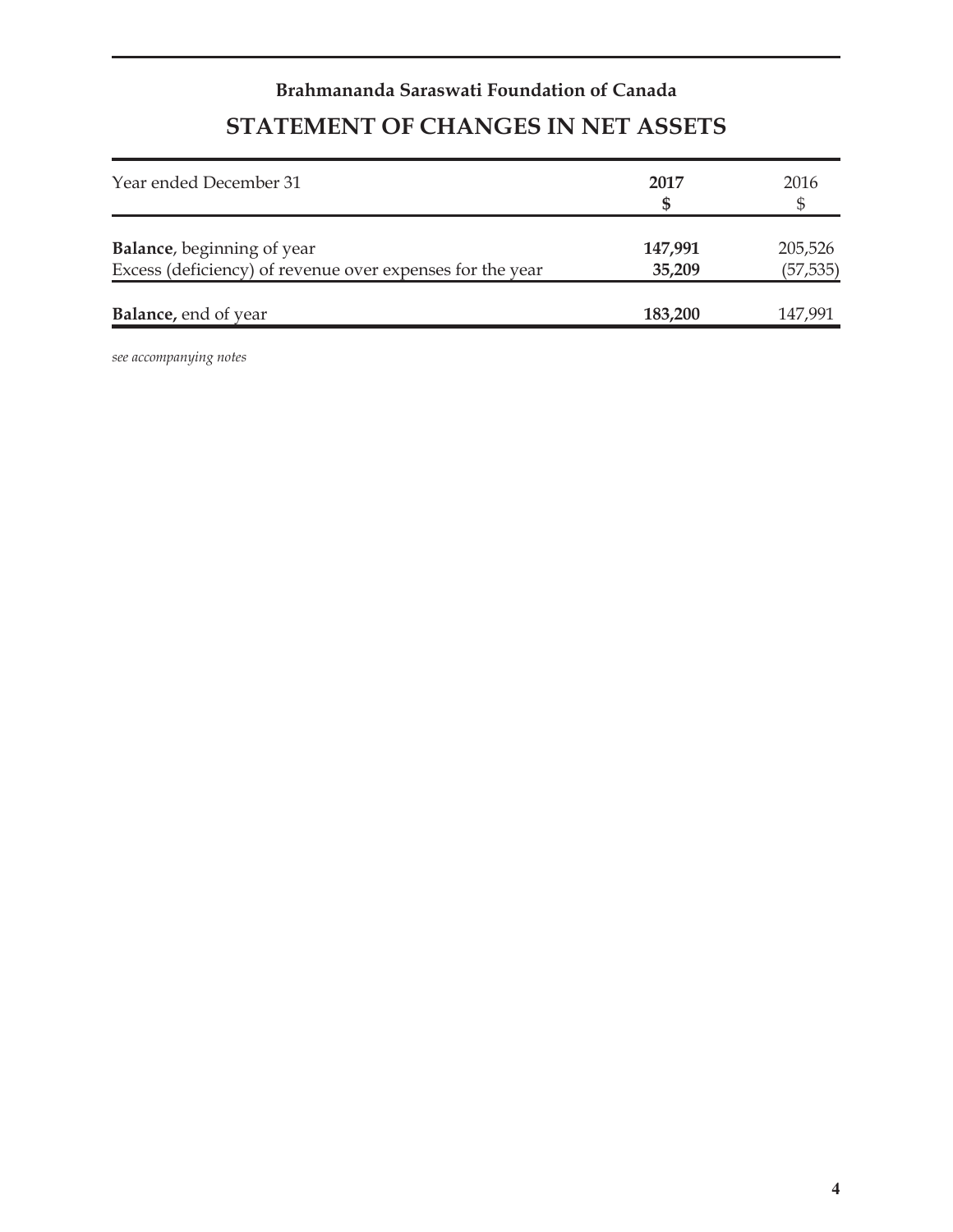## **Brahmananda Saraswati Foundation of Canada STATEMENT OF OPERATIONS**

| Year ended December 31                                    | 2017<br>\$ | 2016<br>\$ |
|-----------------------------------------------------------|------------|------------|
| Revenue                                                   |            |            |
| Donations                                                 | 468,388    | 486,345    |
| <b>Expenses</b>                                           |            |            |
| Charity activities expenditures                           | 386,000    | 477,200    |
| Professional fees                                         | 16,000     | 21,487     |
| Fundraising                                               | 14,400     | 20,325     |
| Bank and credit card fees                                 | 13,729     | 13,273     |
| Office                                                    | 2,105      | 10,600     |
| Insurance                                                 | 945        | 995        |
|                                                           | 433,179    | 543,880    |
| Excess (deficiency) of revenue over expenses for the year | 35,209     | (57, 535)  |

*see accompanying notes*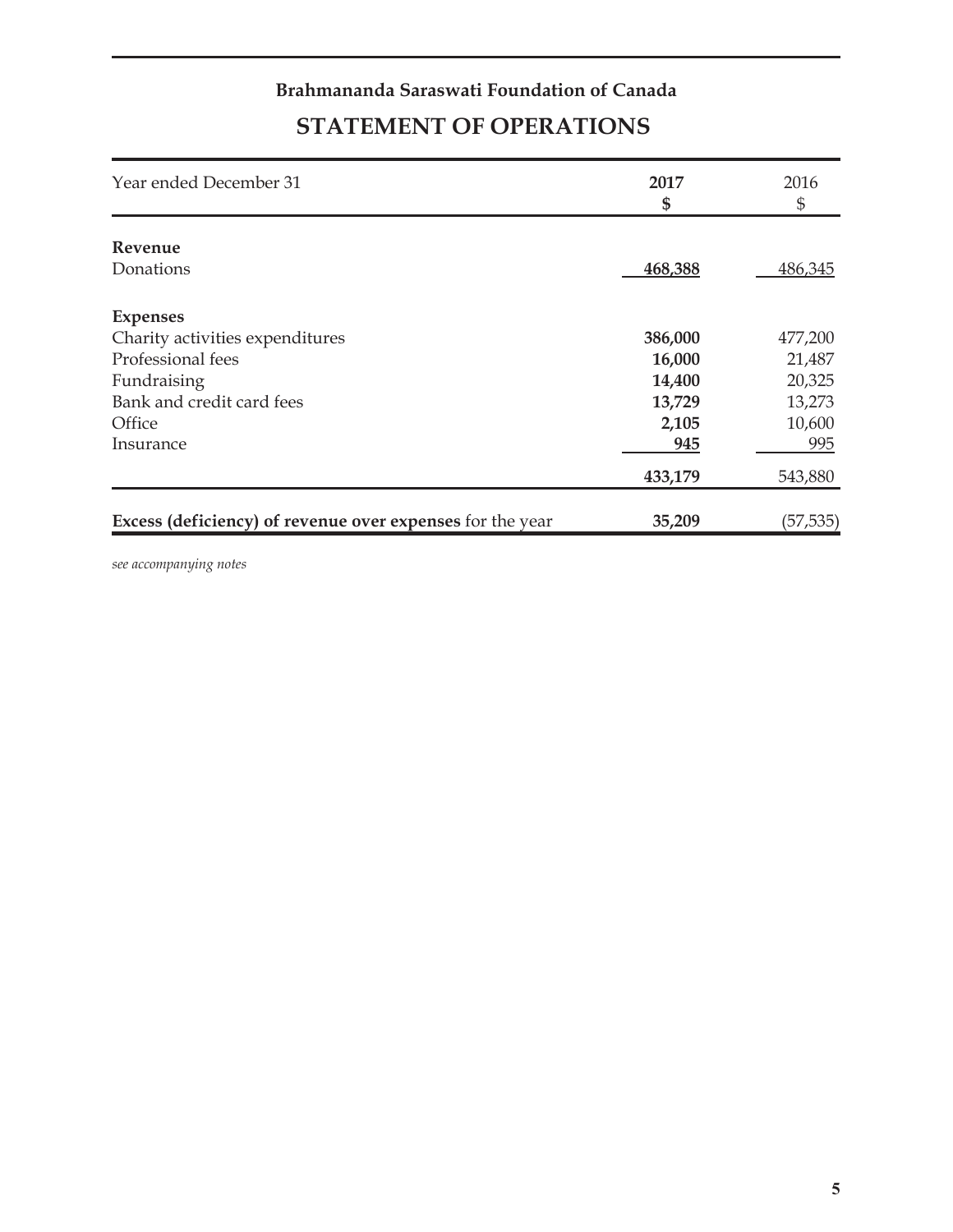# **Brahmananda Saraswati Foundation of Canada**

# **STATEMENT OF CASH FLOWS**

| Year ended December 31                                                                                                                                         | 2017<br>\$ | 2016<br>\$           |
|----------------------------------------------------------------------------------------------------------------------------------------------------------------|------------|----------------------|
| <b>OPERATING ACTIVITIES</b>                                                                                                                                    |            |                      |
| Excess (deficiency) of revenue over expenses for the year                                                                                                      | 35,209     | (57, 535)            |
| Changes in non-cash working capital items:<br>Increase (decrease) in accounts payable and accrued liabilities<br>Increase (decrease) in due to related parties | (1, 562)   | (18, 505)<br>(9,000) |
| Net change in cash during the year                                                                                                                             | 33,647     | (85,040)             |
| Cash, beginning of year                                                                                                                                        | 155,429    | 240,469              |
| Cash, end of year                                                                                                                                              | 189,076    | 155,429              |

*see accompanying notes*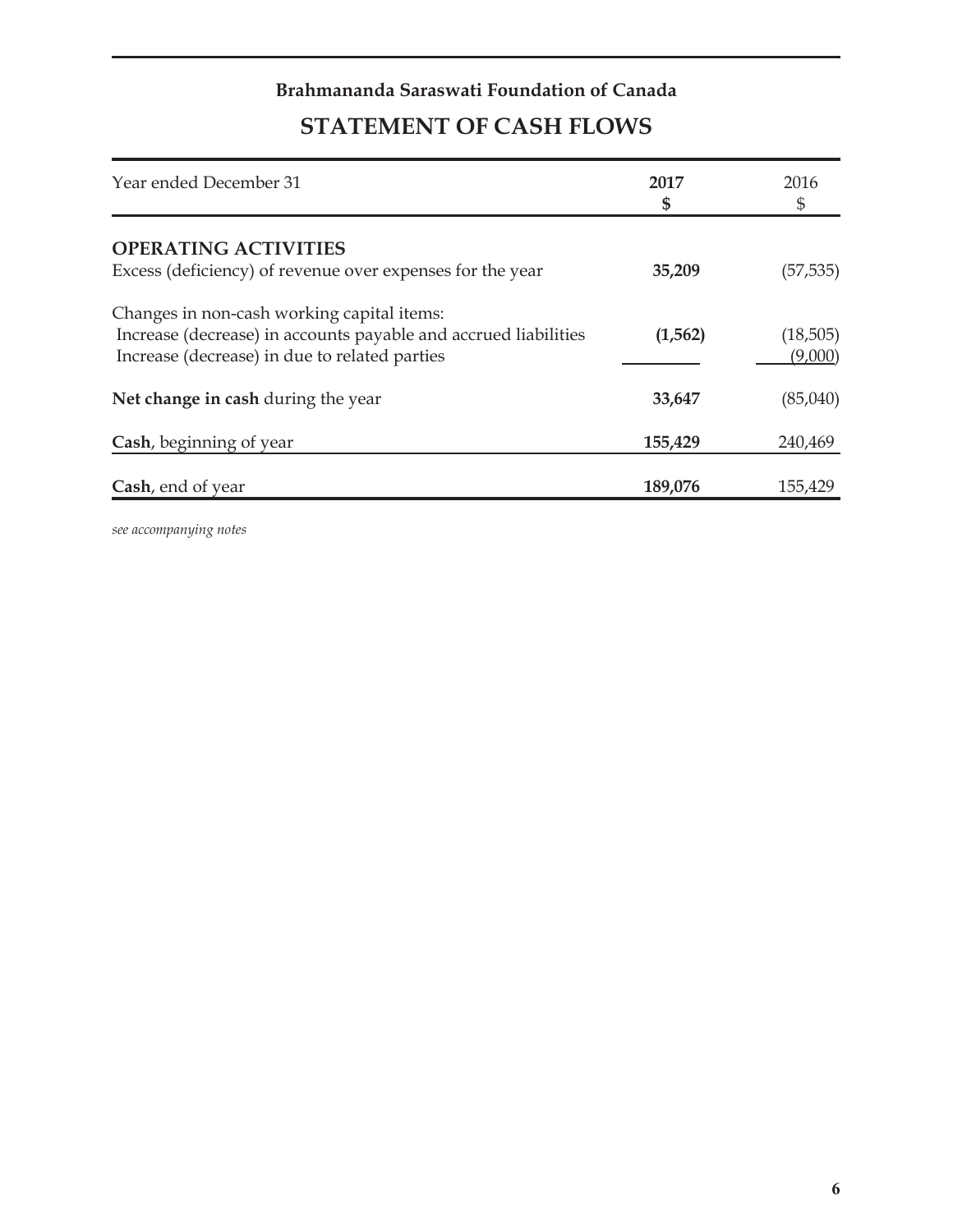# **Brahmananda Saraswati Foundation of Canada NOTES TO FINANCIAL STATEMENTS**

December 31, 2017

### **1. PURPOSE OF THE ORGANIZATION**

Brahmananda Saraswati Foundation of Canada (the "Foundation") operates to teach the Vedas and Vedic Science, teach the Sanskrit language and literature and teach Vedic culture including art, architecture, literature, music and performances.

The Foundation was incorporated on June 14, 2010 as a corporation without share capital under the Canada Corporations Act. Effective June 22, 2014, the Foundation continued under the Canada Not-for-profit Corporations Act.

The Foundation is a registered charity under the Income Tax Act (Canada) and, therefore, is exempt from income taxes.

### **2. SUMMARY OF SIGNIFICANT ACCOUNTING POLICIES**

These financial statements have been prepared by management in accordance with Canadian accounting standards for not-for-profit organizations.

### **Revenue recognition**

The Foundation follows the deferral method of accounting for contributions. Unrestricted contributions are recognized as revenue when received or receivable if the amount to be received can be reasonably estimated and collection is reasonably assured. Restricted contributions are recognized as revenue in the year in which the related expenses are incurred.

### **Contributed services**

Fulfilling the mandate of the Foundation is dependent on the voluntary donation of services of many members and others. These services would not otherwise be purchased by the Foundation and due to the difficulty in determining their fair value, contributed services are not recorded in these financial statements.

### **Financial instruments**

The Foundation initially measures its financial assets and liabilities at fair value except for certain non-arm's length transactions. The Foundation subsequently measures all its financial assets and liabilities at amortized cost.

Financial assets and liabilities measured at amortized cost include cash and accounts payable and accrued liabilities.

The Foundation has no financial assets or liabilities measured at fair value.